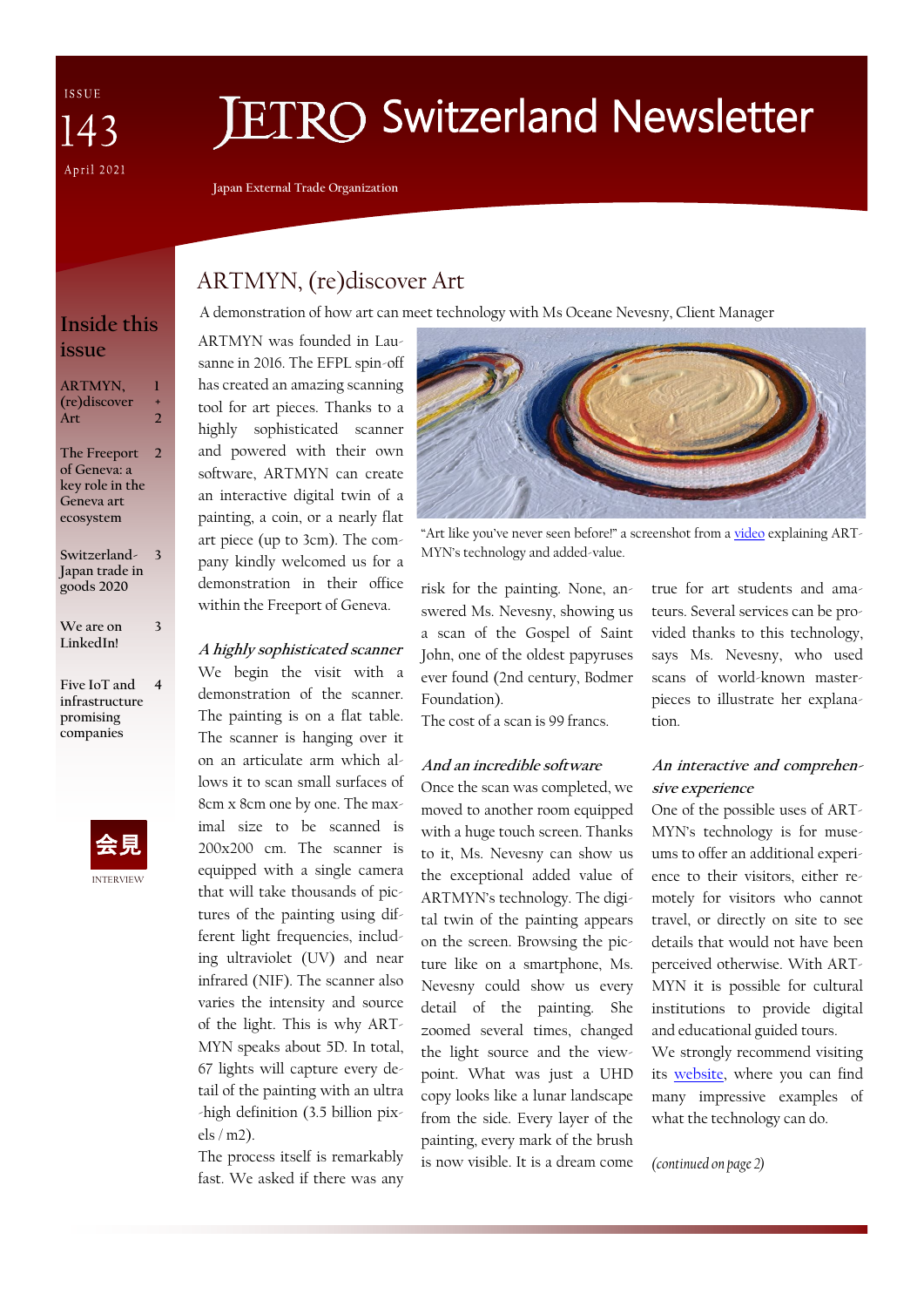## ARTMYN, (re)discover Art



ANALYSIS

## *(continued from page 1)*

#### **Building trust and increasing security**

Aside from the obvious didactic interest for art amateurs, the digital twin is a useful tool to secure the original painting. Once the original painting is scanned, a biometric art passport is created. The scan is so accurate that it is impossible to mistake the original for a copy, she said.

Thanks to the conservation monitoring tool, it is possible to keep track of every alteration on the original, no matter how minor it is. For instance, a Japanese owner who agrees to lend a painting for a temporary exhibition can scan it before and after the exhibition. By comparing the two scans, the monitoring tool will immediately identify any alterations.

To prove her point, she showed us



ARTMYN's scanner

a comparison between a before and after scan of a test sample they used for demonstration purposes. While some alterations were not visible to the eye, the software immediately recognized every single one of them.

This technology is also much appreciated by art sellers and auction houses. It is possible, for instance, to create an interactive catalogue for potential customers. No doubt that the company found a perfect location in Geneva inside the Freeport. The company also recently opened a scanning center in Paris and renting or buying a scanner is possible upon request.

For enquires check their [website](https://artmyn.com/#contact)

## The Freeport of Geneva: a key role in the Geneva art ecosystem

分析 The Freeport [of Geneva](https://geneva-freeports.ch/en/) is the oldest in the world. It recently celebrated its 133 anniversary. Initially used to store agricultural products, the specificities of the Freeport of Geneva has progressively turned it into the largest storage area for art pieces. Among the advantage of the place, it allows one to store goods in transit, under customs' control granting temporary postponement of VAT and customs duty payments. As there is no limit in time for storage and the rent per square meter is low, storage and trade for art piece is convenient.

The Freeport has certainly strongly contributed to the development of Geneva as a world-wide known art dealing centre.

The major shareholder is the canton of Geneva and inbound and outbound flows are under the control of the federal customs administration.

Freeport is not unique to Switzerland; they exist in several countries including Japan. However, they are often meant for transiting goods only and the storage is therefore limited in time.

The management is dedicated to bring more transparency in the Freeport's activities.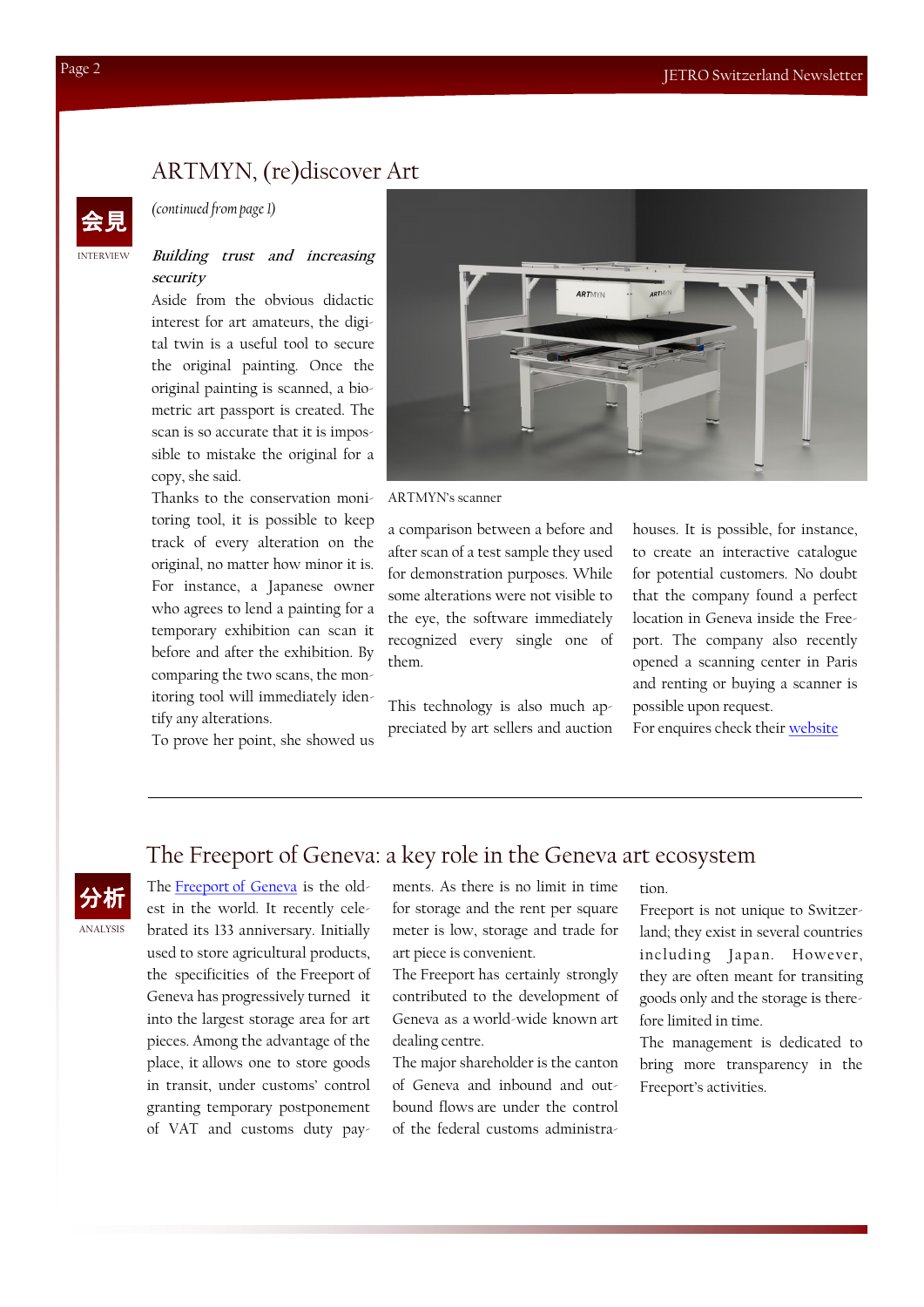## Switzerland-Japan trade in goods 2020

Regarding global trade, 2020 has been a very special year. The pandemic had a substantial impact. Whether because of the virus itself or the sanitary measures taken to cope with it.

Switzerland's foreign trade has significantly decreased in 2020. Swiss exports have decreased by - 7.1% (CHF 225.2 bn) and imports even more with -11.1% (CHF 182.3 bn). Switzerland's bilateral trade with Japan has also been affected by the COVID which reflects into the trade statistics.

Exports to Japan have plummeted twice the average (-14%) with CHF 6,948 bn worth of goods. Going into the details of the main categories, pharma and chemical products resisted better than the rest of the exports with a -6.3% decrease. This category alone weights for more than half of exports. Among

CH Exports to JP

the other main exports category, (CHF1,532 bn). Watches (-26%), machines, appliances, electronics (-8.5%), Jewelry (-46.7%), and food, beverage and tobacco (-22.9%) decreased more than average. The strong decrease of watches and jewelry is typical of crisis periods during which people postpone unnecessary acquisitions. The category precision instruments and equipment resisted well (0.6%). It represents nearly 10% of the Swiss exports to Japan.

Imports from Japan are a different story. They grew strongly (9.9%) reaching CHF 3,688 bn despite the general negative trend. The reason is to be found in pharma and chemical products which imports from Japan increased by 62.9% (CHF 1,832 bn). The subcategory "vitamins, diagnostic devices and active ingredients" accounts for the greater part with a 101.2% increase

(CHF 1,532 bn).

The massive increase of the Swiss demand for Japanese pharmaceutical goods is hiding the otherwise strong decrease in the other main categories. Machines, appliances, electronics (-19.8%), vehicles (- 11%), and precisions instruments and equipment (-18.3%) do reflect the drop of demand in equipment goods for companies in a period of uncertainty. Customers have also postponed the acquisition of new cars either because of telework or because of financial concerns.

Month by month, trade in both direction fluctuates according to the local epidemiological situation. As a positive news, March 2021 was by far the best month in more than one year reaching the volumes of 2019.

#### Source: [Swiss Customs](https://www.gate.ezv.admin.ch/swissimpex/)

#### CH Imports from JP



## We are on LinkedIn!

17%

JETRO Geneva is pleased to introduce its new [LinkedIn corporate](https://www.linkedin.com/company/jetrogeneva/)  [page.](https://www.linkedin.com/company/jetrogeneva/) We will use it to share information on Japanese products, investment in Japan, open innovation with Japanese companies, and events we organize related to these topics.

This new communication channel is also an opportunity for us to share relevant research activities from our office or JETRO headquarters in Japan.

Of course, we will continue to share relevant information on our website and through our newsletter.

The content will be published mainly in English. Should you have any question related to a publication, a product, or a company we shared, please contact us directly on LinkedIn or per email SWG@jetro.go.jp.

TREND

日程

**ACTIVITY**